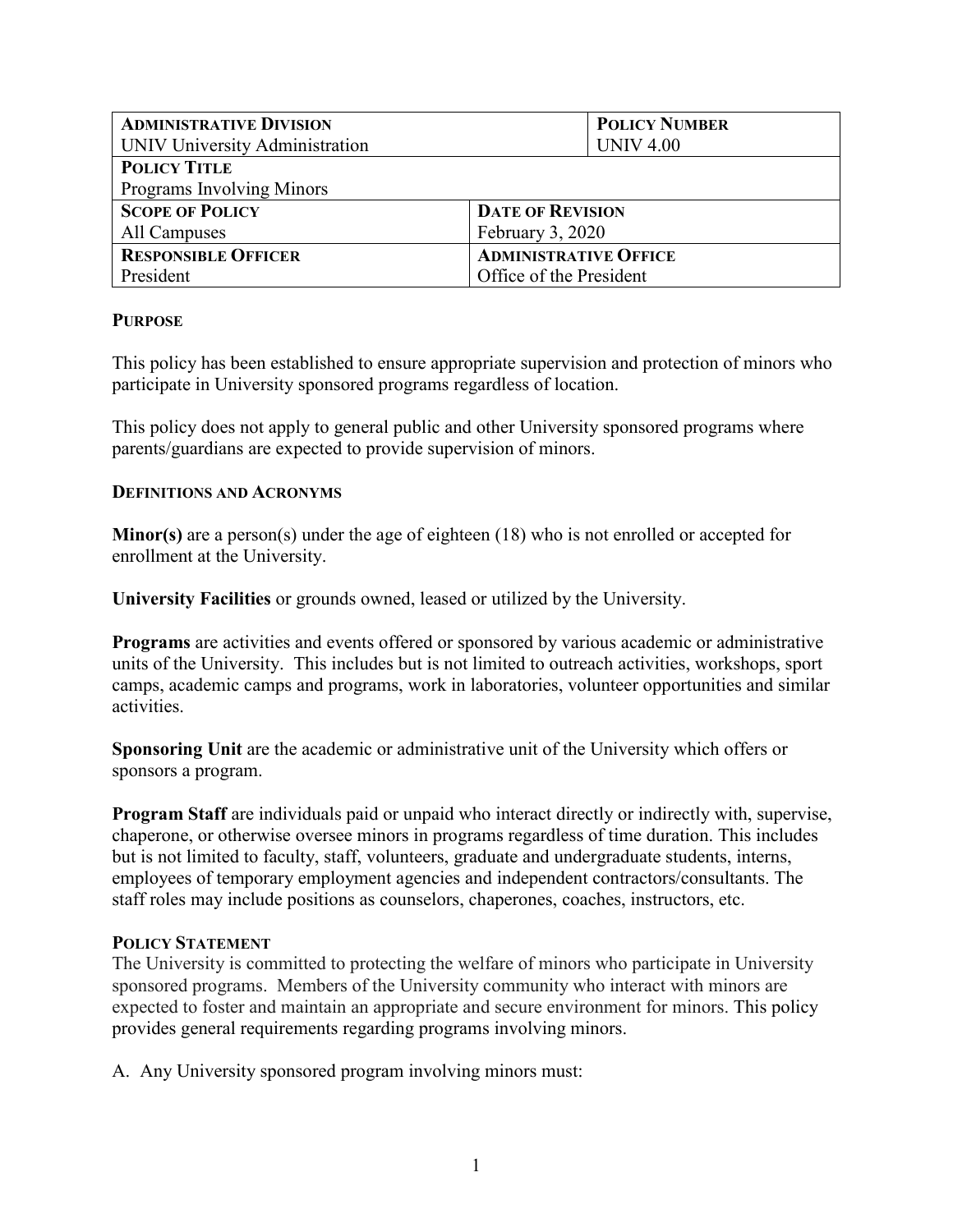- 1. Register the program with the University Office of the General Counsel before the program commences using the **Programs Involving Minors Registration Form.** In all cases, no Program Staff are permitted to have contact with any minor in connection with a program until the registration form has been approved by the Office of the General Counsel.
- 2. Exercise due diligence in designing programs in such a way as to reflect safety considerations for all minor participants. Sponsoring units must design safe program activities and identify potential hazards or risk before accidents or injuries occur. Prior to designing program activities, Sponsoring units must review the "Additional Requirements for Designing and Operating Programs Involving Minors" available on the web at

[https://sc.edu/about/offices\\_and\\_divisions/provost/policiesandprocedures/minors.php.](https://sc.edu/about/offices_and_divisions/provost/policiesandprocedures/minors.php) Additional assistance can be obtained through Law Enforcement, Risk Management, Office of the General Counsel, Continuing Education and Conferences, Environmental Health & Safety, and Human Resources as necessary.

- 3. Make all reasonable efforts to ensure the safety of minors participating in programs covered by this policy, including removal of minor participants from dangerous or potentially dangerous situations, irrespective of any other limitation or requirement. If a situation is felt to present imminent danger or potential criminal activity toward a minor, law enforcement must be called immediately.
- 4. Immediately report any incident, disclosure, or suspected assault or abuse to university law enforcement. The program staff member must also complete the appropriate incident report form and email the form to:  $\frac{\text{minors}}{\text{(a)}}$  mailbox.sc.edu. This email address will automatically forward the incident report to the Office of the General Counsel, Human Resources and Risk Management.
- 5. Ensure that if an allegation of inappropriate conduct has been made against a program staff member involved in a program, the staff member must discontinue any further participation in programs and activities covered by this policy until such allegation has been satisfactorily resolved.
- 6. Ensure that any program staff having direct contact with minor participants have a background check no older than 3 years on record with the University at the time of hire and/or before beginning work with minors. The sponsoring unit must follow the background check procedures through the Division of Human Resources as specified in policy HR 1.90 Background and Employment Verification Check. Staff, paid or unpaid, with any history of criminal convictions of violence, sex related offenses, or any offense which would indicate to a reasonable person that it would be inappropriate for the individual to work around minors, must not be allowed to serve in any program capacity.
- 7. Comply with all applicable laws, regulations, and University policies and procedures regarding the handling and storage of any documents, records, and/or files pertaining to programs involving minors. For records that are subject to statutory privacy rights,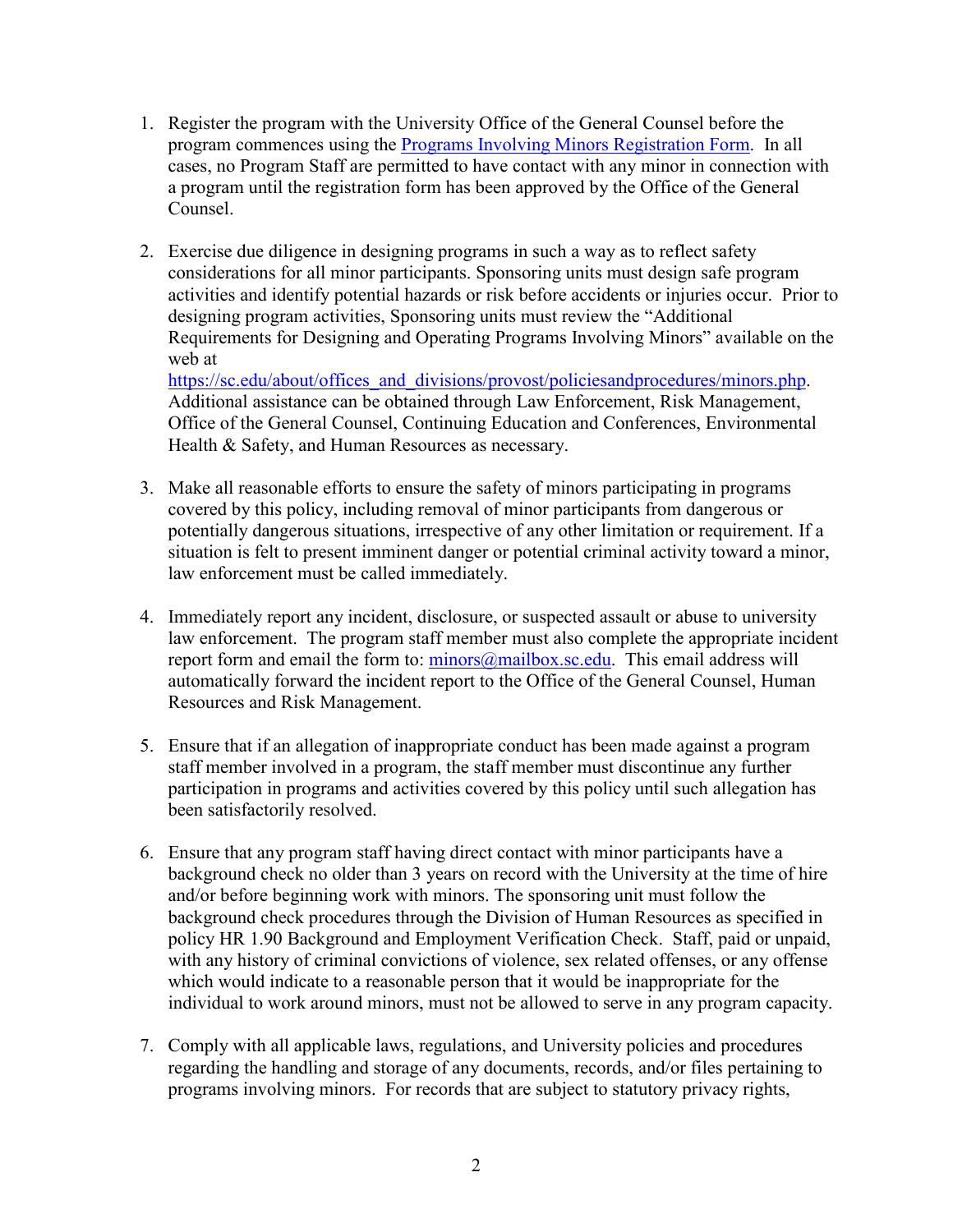including educational records, medical information, and personnel records, the sponsoring unit must seek assistance from the Office of the General Counsel, Office of Human Resources and/or Risk Management regarding maintaining, storing, and transmitting the records. Records must be maintained for the duration of the program plus seven (7) years.

- 8. Ensure that program staff training is documented and conducted for all program staff prior to the start of the program, to include at a minimum a review of this policy, UNIV 4.00 Programs Involving Minors, and the "Additional Requirements for Designing and Operating Programs Involving Minors" available on the web at [https://sc.edu/about/offices\\_and\\_divisions/provost/policiesandprocedures/minors.php.](https://sc.edu/about/offices_and_divisions/provost/policiesandprocedures/minors.php)
- 9. Ensure that adequate supervision of minors is maintained during the program and that one-on-one contact is limited. If applicable, rules and regulations for proper supervision of minor participants in overnight accommodations must be established.
- 10. Ensure that no minor participant is released to any party other than the individual(s) listed in the written instructions provided by the minor's parent or guardian on the applicable University form or application.
- 11. Ensure that access to emergency medical services at all program locations is arranged. Medical care appropriate for the nature of the events, expected attendance and other variables must be determined and implemented prior to the event.
- 12. Ensure that, regardless of distance, transportation is by a University-obtained vehicle. All drivers must be certified / trained and have proper clearance to operate a state vehicle transporting minor participants. Minor participants under the age of eighteen (18) may not be transported in a fifteen (15) passenger van.
- 13. Ensure that programs involving minors in University laboratories or research facilities comply with all applicable Environmental Health and Safety rules and guidelines.

# **PROCEDURES**

Associated procedures and forms for this policy can be found at:

https://sc.edu/about/offices and divisions/provost/policiesandprocedures/minors.php

[https://sc.edu/about/offices\\_and\\_divisions/ehs/index.php](https://sc.edu/about/offices_and_divisions/ehs/index.php)

[https://cm.maxient.com/reportingform.php?UnivofSouthCarolina&layout\\_id=29](https://cm.maxient.com/reportingform.php?UnivofSouthCarolina&layout_id=29)

# **RELATED UNIVERSITY, STATE AND FEDERAL POLICIES**

[HR 1.90 Job Reference and Background Checks](http://www.sc.edu/policies/ppm/hr190.pdf)